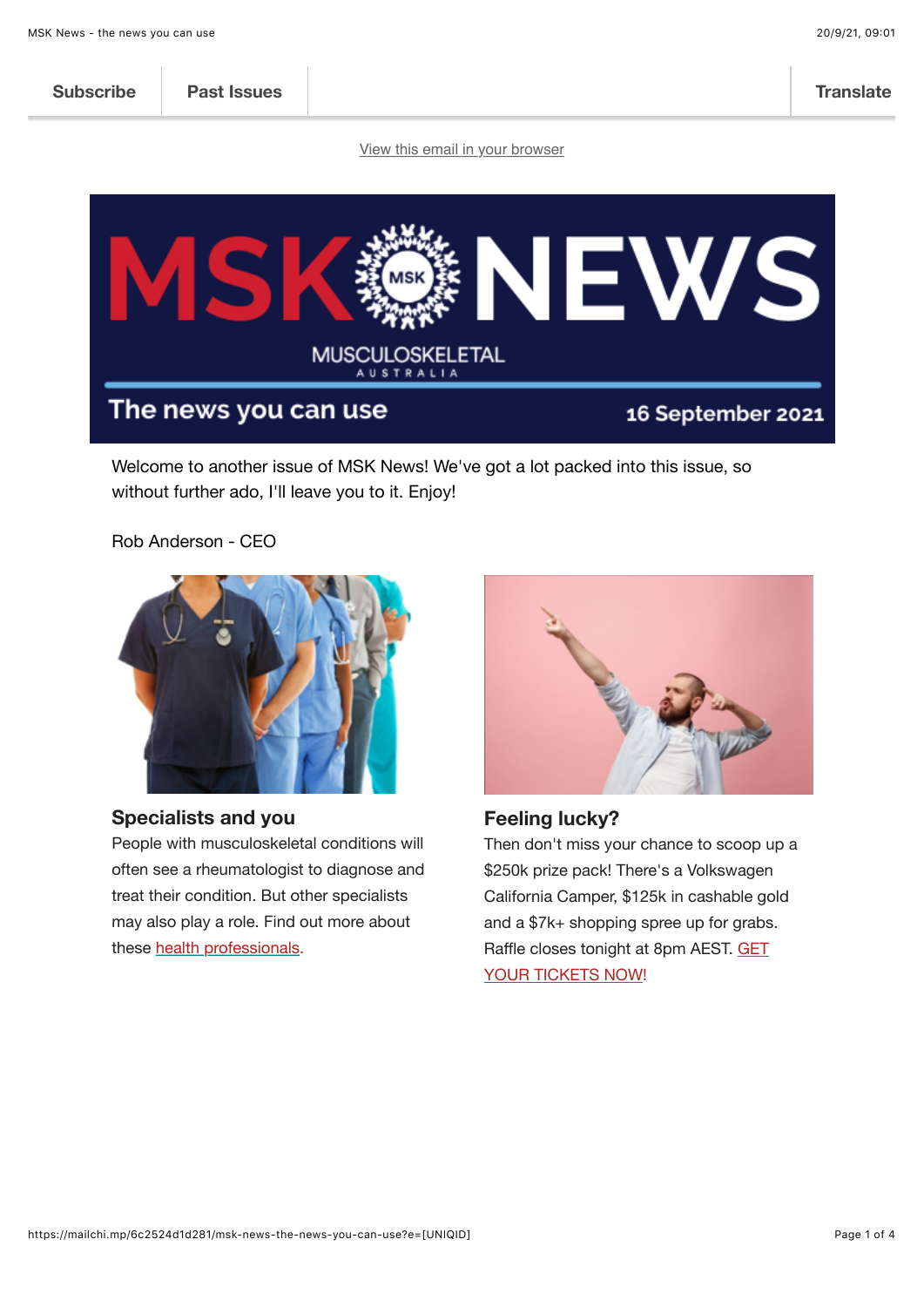

#### **Dealing with anger**

Many of us are feeling angry at the moment for many reasons. But feeling angry all the time can hurt our physical and emotional [wellbeing. Here are some simple things you](https://www.msk.org.au/managing-anger-blog) can do to manage your anger.



# **Myotherapy: Experience the difference**

Have you heard of myotherapy but don't really know what it is? You're not alone! [Myotherapy Australia explains this new-ish](https://www.msk.org.au/myotherapy-blog/) allied health profession and how it may benefit people with musculoskeletal conditions.

## **Shortage of tocilizumab (Actemra) medicines**

There's currently a shortage of some tocilizumab medicines due to worldwide demand. If you use tocilizumab, you may be affected. Contact your rheumatologist as soon as possible for information and advice about your treatment. For more information, [visit the TGA website](https://www.tga.gov.au/alert/shortages-tocilizumab-actemra-medicines).



## **Rice paper rolls**

Spring has sprung, so it's time to ditch the soups and try your hand at some lighter recipes. Melissa (our resident dietitian) has [you sorted with these yummy rice paper rolls](https://www.msk.org.au/recipes/)



### **Your one-stop-shop**

We know that simple everyday tasks can be challenging if you have a musculoskeletal condition, so we've expanded our shop to include everything you need to keep you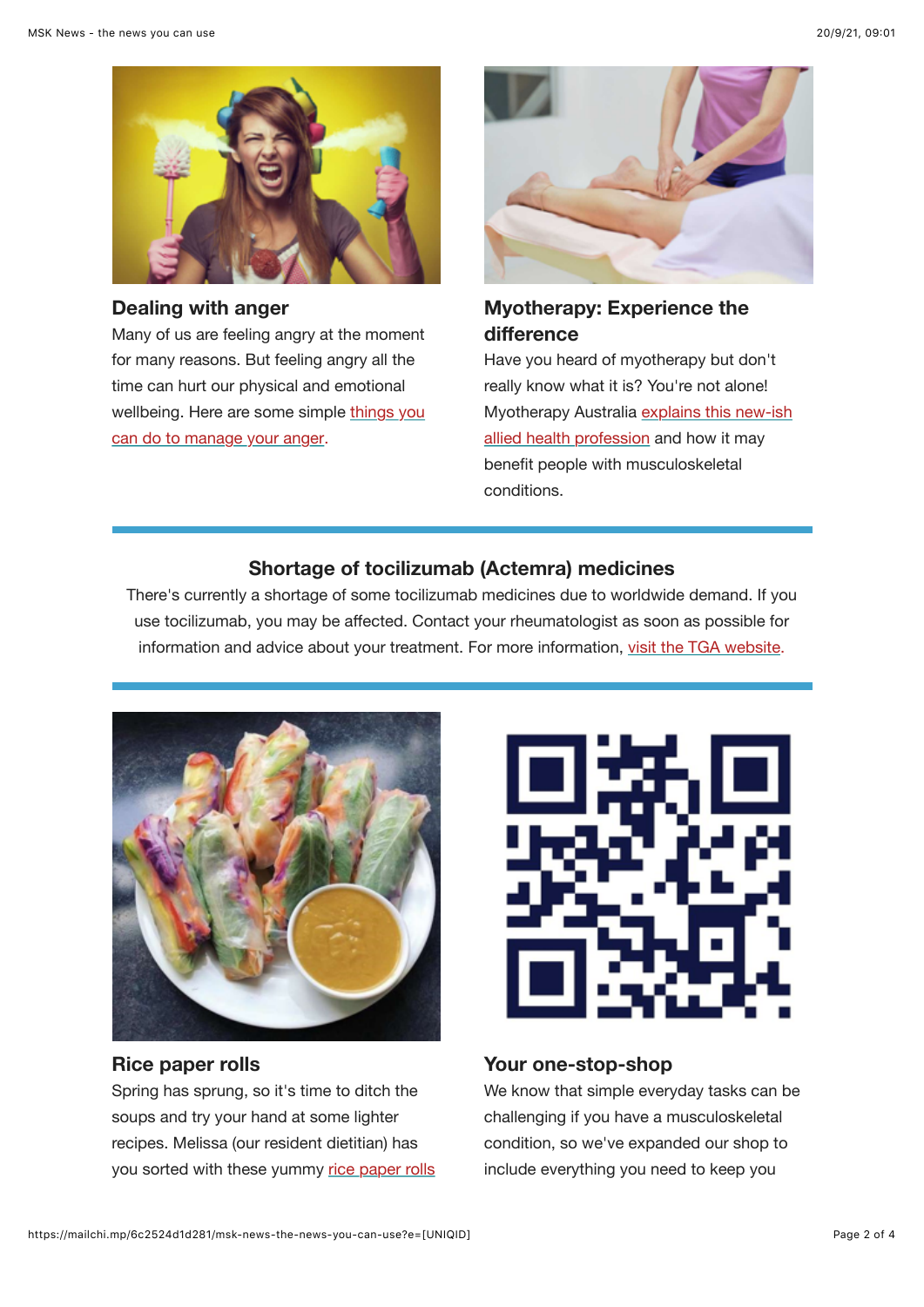[with peanut dipping sauce. Perfect for](https://www.msk.org.au/recipes/) picnics in the park (or backyard).



**Be uplifted and inspired**

Join Peninsula Hot Springs to celebrate World Wellness Weekend on 18 and 19 September. This two-day complimentary online program will open with sunrise Yidaki meditation and close with a journey into sacred sound and so much more in between. [Download](https://bit.ly/worldwellnessweekendprogram2021) the program and start planning now.

moving through life. All profits are invested back into developing and supporting our programs and services. [Let's go shopping!](https://shop.msk.org.au/)



**Let's dance!**

Researchers at The University of Sydney are studying the perceptions and beliefs of people with chronic pain about the use of dance for pain management. If you're interested in participating, grab your dancing shoes and [jump online.](https://sydney.au1.qualtrics.com/jfe/form/SV_cGBfgCe2HGWnhu5) Or email [benjamin.hickman@sydney.edu.au](mailto:benjamin.hickman@sydney.edu.au) for more info.

## **Dragon Claw**

Our friends at Dragon Claw provide information for people with RA, lupus and JIA, and their carers. They also have weekly online catch-ups called 'Dragon Talks' which are free for people to join. Check out their [latest newsletter](https://www.dragonclaw.net/newsletters/newsletter-september-2021) for more details.

# **STAY CONNECTED WITH MSK**

Follow us on Facebook, Twitter, YouTube and Instagram for all the latest and greatest news, research, events and more.



*Copyright © | 2021 Musculoskeletal Australia | All rights reserved*